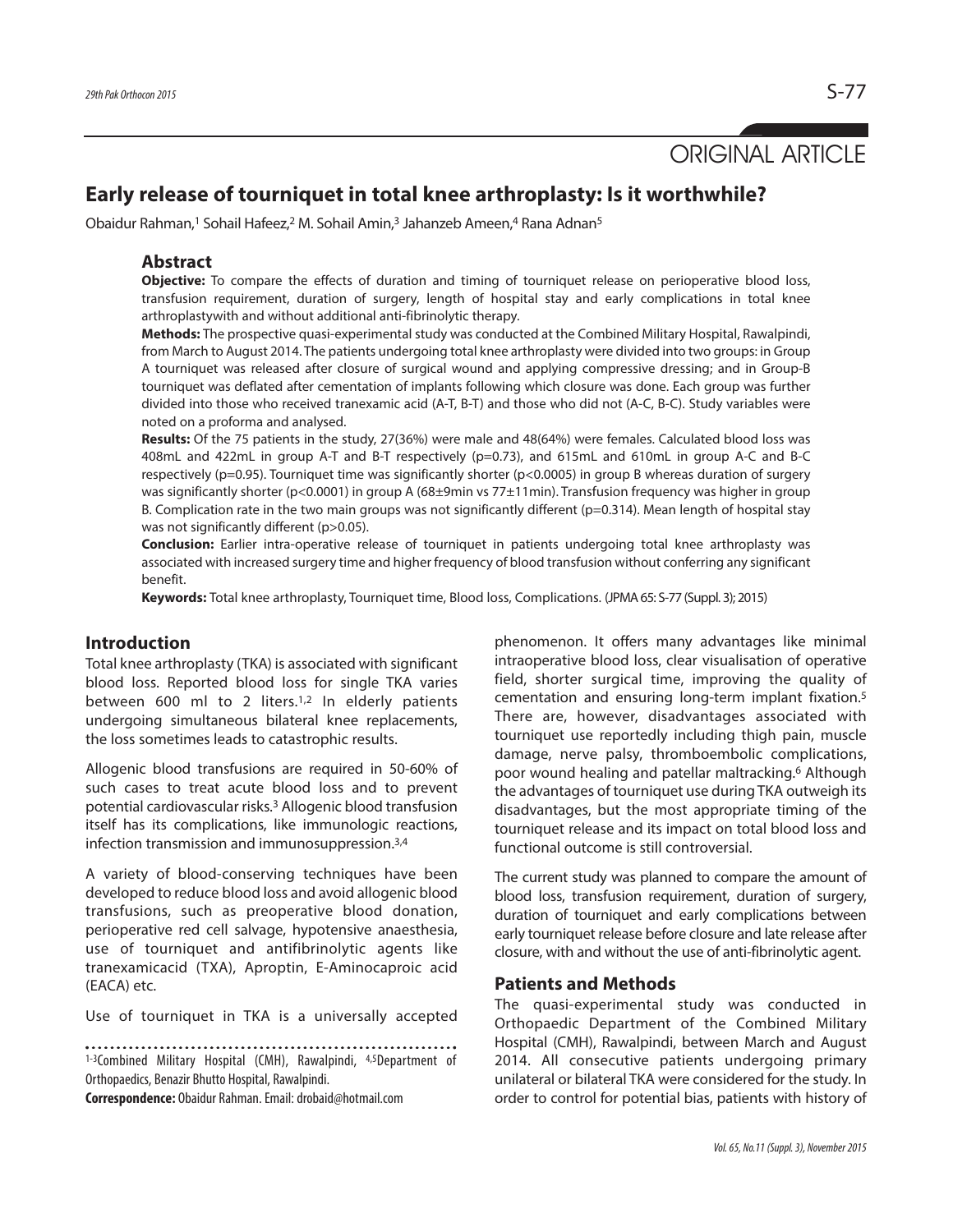thromboembolic disease, myocardial infarction (MI), bleeding disorder, previous surgery on the same knee, receiving anticoagulant drug treatment and age more than 85 years were excluded. After obtaining approval from the institutional ethical committee, informed consent was obtained from the patients included in the study.

The patients were divided into two groups based on two different surgeons' practice. Group A consisted of patients undergoing TKA in which tourniquet was applied from incision to arthrotomy closure (fulltime tourniquet). Group B comprised patients with release of tourniquet intra-operatively after cementing the implant and then homeostasis was secured before closure (part time tourniquet). A set of patients in each group randomly received TXA. Thus, each group had two subgroups; one which received TXA (subgroups A-T, B-T) and the one which did not receive TXA (subgroups A-C, B-C).

Preoperative data, including age at the time of the operation, gender, body mass index (BMI), preoperative haemoglobin (Hb) level, prothrombin time (PT), activated partial thromboplastin time (APTT) and platelet count, was collected. Anti-platelet medications were discontinued a week prior to the surgery. The patients were admitted a day prior to the surgery.

All patients were operated under spinal or combined spinal epidural anaesthesia by two experienced surgeons using pneumatic tourniquet. Similar cemented implants were used in both groups (DePuy PFC Sigma PS/CR, DePuy RPF or Zimmer Nex Gen LPS Flex with patellar component). Straight tourniquet was used with double cotton layer of padding between the skin and cuff. Tourniquet was inflated to a standard pressure of 250mmHg above systolic pressure, which was the first blood pressure reading after induction of the spinal anaesthesia. Operative technique was the same in both the groups. Duration of tourniquet and total duration of surgery was noted. The amount of blood loss during surgery was recorded from suction bottle output and blood-soaked sponges. In each knee, one intra-articular drain (14-gauge) was placed in the lateral gutter and was connected to a high-vacuum drain bottle. The drains were placed for 24 to 48 hours depending on the total outflow in the preceding 24 hours. The total volume of drained blood upto 48 hours postoperatively was recorded in the wards. Hb and haematocrit (Hct) were checked immediate postoperatively, 24 hours and 48 hours after surgery. Potential source of bias in assessing blood loss was carefully monitored by close supervision.

The need for blood transfusions was considered when Hb was below 8.5 gm/dl in healthy patients or between 8.5

and 10 gm/dl in patients with signs and symptoms of anaemia. During surgery, however, especially in patients undergoing bilateral TKA, blood transfusions were made on the recommendation of anaesthetist incharge, based on patient's clinical condition. Blood transfusions were recorded as the number of units of red cell concentrate (RCC) given in the perioperative period.

Cardiovascular, thromboembolic and other complications (e.g. wound complications) were noted during the hospital stay, at two weeks and six weeks follow-up. The presence of deep venous thrombosis (DVT) was evaluated by inspecting for thigh and calf swelling or oedema >3cm compared with the contralateral leg along with calf tenderness. <sup>3</sup> If DVT was suspected, Doppler ultrasound of the leg was performed. Computed tomography (CT) pulmonary angiography [CTPA] was performed if there was suspicion of pulmonary embolism. No patient was lost to follow-up.

Statistical significance of differences in the length of tourniquet time, duration of surgery, perioperative blood loss per knee were determined using Student's t-test (Microsoft Office Excel 2007). P values for demographic and blood indices and transfusion events were analysed using the chi square test.

#### **Results**

Of the 75 patients in the study, 27(36%) were male and 48(64%) were females. There were in total 110 knee replacements.

There were 54(72%) patients in Group A; 34(63%) females and 20(37%) males. Group B comprised 21(28%) patients; 14(66.6%) females and 7(33.3%) males (Table-1).

In subgroup A-C there were 27(36%) patients and 34(31%) knees, with mean blood loss per knee being 615±274 ml. In subgroup B-C, there were 10(13%) patients and 17(15.5%) knees with mean blood loss per knee of 610±173ml (p>0.05).

**Table-1:** Patient Demographics and Duration of Tourniquet and Surgery.

|                               | <b>Group A</b>  | <b>Group B</b>     |
|-------------------------------|-----------------|--------------------|
| Number of patients            | 54              | 21                 |
| <b>Females</b>                | 34              | 14                 |
| <b>Males</b>                  | 20              | 7                  |
| Average age $\pm$ S.D. (year) | $62 \pm 10$     | $63 \pm 10$        |
| Average BMI $\pm$ S.D.        | $30.2 \pm 5$    | $32.3 \pm 6.9$     |
| Number of knees operated      | 75              | 35                 |
| Duration of tourniquet (min)  | $68 + 9$        | $54 \pm 11$        |
| Duration of surgery (min)     | $68 + 9$        | $77 + 11$          |
| Complications                 | 2major. 1 minor | 2 <sub>major</sub> |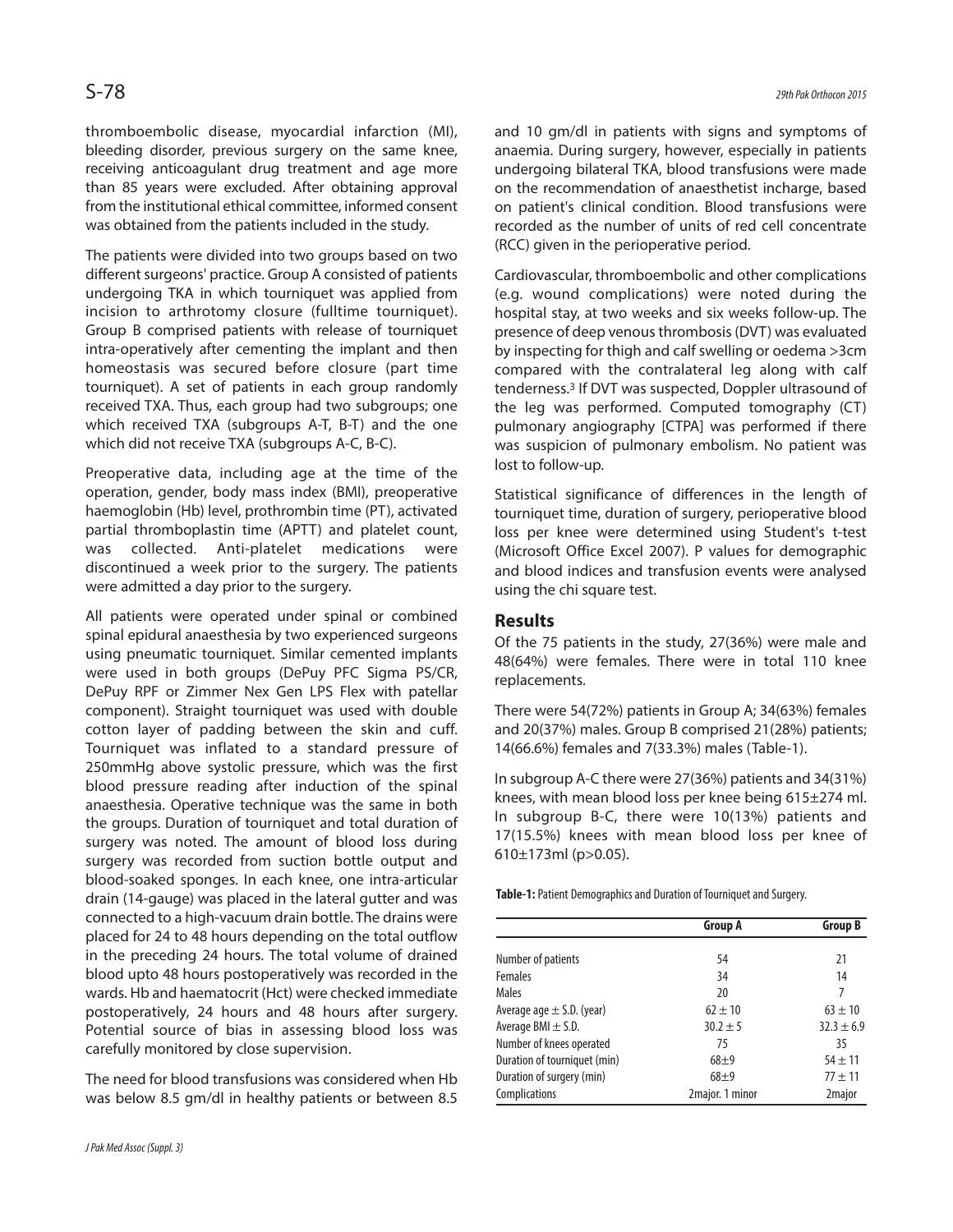**Table-2: Data of Subgroups.** 

| <b>Non-Transamine</b>                                                                           | Subgroup A-C<br><b>Full time</b><br><b>Tourniquet</b> | <b>Subgroup B-C</b><br>Part time<br><b>Tourniquet</b> |
|-------------------------------------------------------------------------------------------------|-------------------------------------------------------|-------------------------------------------------------|
| Number of patients                                                                              | 27                                                    | 10                                                    |
| <b>Females</b>                                                                                  | 18                                                    | 7                                                     |
| Males                                                                                           | 9                                                     | 3                                                     |
| Average age $\pm$ S.D. (year.)                                                                  | $62 \pm 10$                                           | $65+7$                                                |
| Average BMI $\pm$ S.D.                                                                          | $31 + 5$                                              | $33.6 + 9.2$                                          |
| Number of knees operated                                                                        | 34                                                    | 17                                                    |
| Average blood loss per knee $\pm$ S.D. (ml.)<br>T-test p-value blood loss Subgroups A-C and B-C | $615 \pm 274$<br>0.95                                 | $610+173$                                             |

| <b>Transamine</b>                            | <b>Subgroup A-T</b><br><b>Full time</b><br><b>Tourniquet</b> | <b>Subgroup B-T</b><br>Part time<br><b>Tourniquet</b> |
|----------------------------------------------|--------------------------------------------------------------|-------------------------------------------------------|
|                                              |                                                              |                                                       |
| Number of patients                           | 27                                                           | 11                                                    |
| <b>Females</b>                               | 16                                                           | 7                                                     |
| Males                                        | 11                                                           | 4                                                     |
| Average age $\pm$ S.D. (year.)               | $62 \pm 10$                                                  | $60 + 12$                                             |
| Average BMI $\pm$ S.D.                       | $28.3 \pm 7.5$                                               | $31 + 4$                                              |
| Number of knees operated                     | 41                                                           | 18                                                    |
| Average blood loss per knee $\pm$ S.D. (ml.) | $406 \pm 191$                                                | $422 + 110$                                           |
| T-test p-value blood loss Subgroup A-T and   |                                                              |                                                       |
| Subgroup B-T                                 | 0.73                                                         |                                                       |

In subgroup A-T, there were 27(36%) patients and 41(37%) knees with mean blood loss per knee of 406±191ml. In subgroup B-T, there were 11(14.6%) patients and 18(16.4%) knees with mean blood loss per knee of 422±110ml (p>0.05) (Table-2, Figure-1).

Transfusion frequency was lower overall in Group A, in which 13(24%) patients were transfused blood compared to Group B in which 9(43%) required transfusion (Figure-



Figure-1: Comparison of blood loss per operated knee in patient subgroups.



**Figure-2:** Numbers of patients requiring blood transfusions in Groups A and B.

2). Among the subgroups in patients who did not receive TXA, it was noted that 9(33%) patients in subgroup A-C received blood transfusions whereas 6(60%) patients in subgroup B-C required blood transfusions. In patients who received TXA, 4(15%) of subgroup A-T patients and 3(27%) of subgroup B-T patients required blood transfusions (p>0.05 each).

Duration of surgery was significantly shorter in Group A compared to Group B (p=0.0005); whereas tourniquet time was significantly shorter in Group B (p=0.0001).

Complication rate in the two main groups were comparable. There were 2(2.6%) major complications in each group. One (1.3%) case of pulmonary embolism was confirmed on CTPA in each of the two groups; both cases were treated medically and they recovered completely. In Group A, a 75-year-old male in American Society of Anaesthesiologists (ASA) grade3 developed ventricular fibrillations after surgery. He was initially treated in surgical intensive care unit (ICU) but expired on 4th postoperative day due to MI. In Group B, one (1.3%) patient had cardiac arrest in the recovery room 30min after surgery and recovered fully after resuscitation. There was one (1.3%) minor wound complication (superficial infection) in Group A which was treated with oral antibiotics.

#### **Discussion**

Tourniquet use is a common practice in TKA. Although tourniquet has fairly reduced the iatrogenic injuries to nerves and vessels during the surgery, but still its use is not benign. There are adverse effects related to tourniquet use. Tourniquet deflation is associated with precipitous decrease in blood pressure, increased heart rate and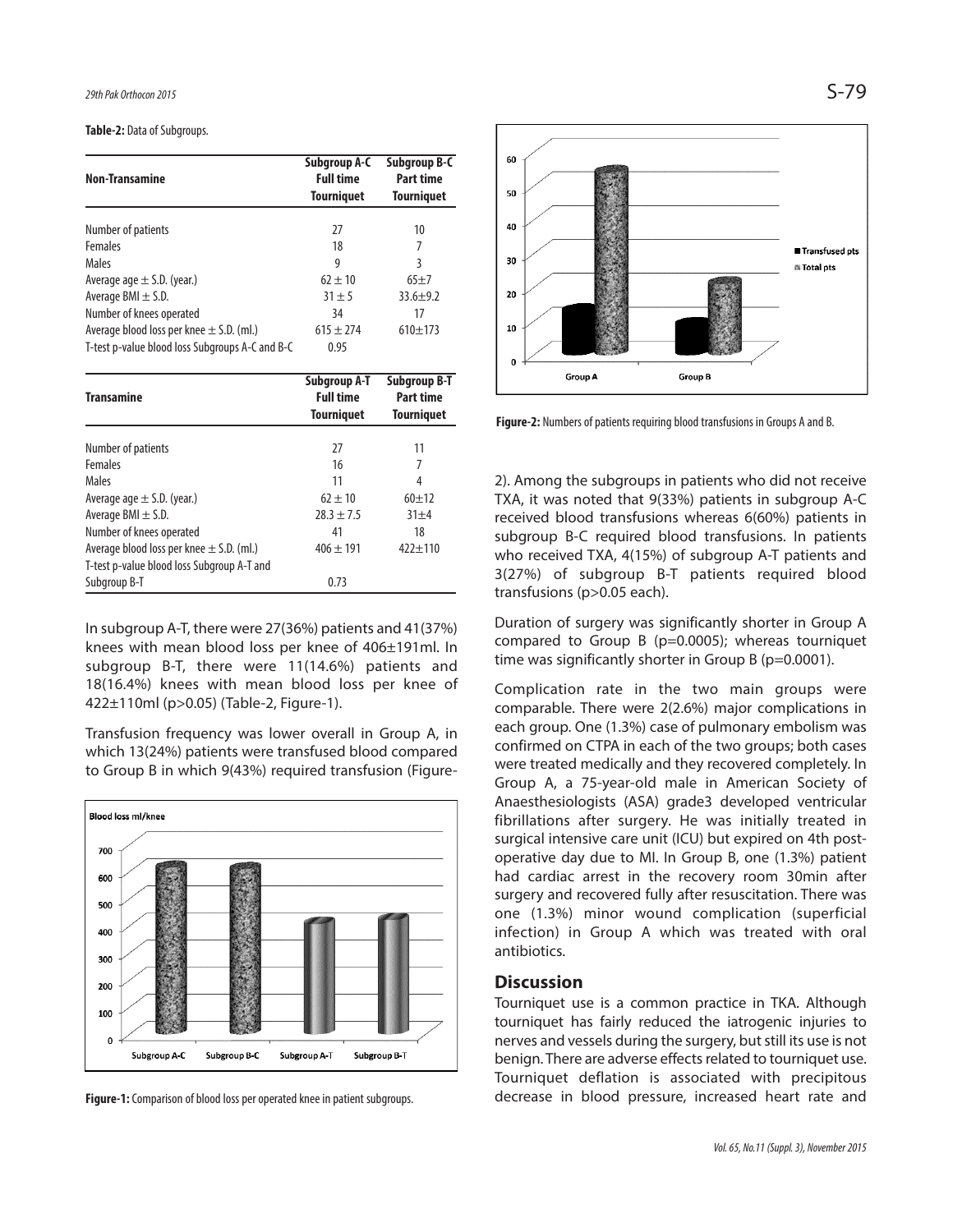hypothermia. Washout of accumulated metabolic wastes from the ischemic extremity increases potassium, carbon dioxide and lactate levels in arterial blood. These metabolic wastes may lead to increase in minute ventilation and, rarely, arrhythmias. <sup>6</sup> Kato et al. described a phenomena called snowstorm-like echogenic particles on transesophageal echocardiography for several minutes after the deflation of tourniquet. <sup>7</sup> We also observed signs of thromboembolism (hypotension, tachycardia and hypothermia) just after deflation of tourniquet in 3 of our patients. We believe that patients should be kept under close observation by the anaesthetist in the initial one hour after the deflation of tourniquet and the following 24 hours should be in an ICU setting.

Elderly patients and women are more susceptible to tourniquet-related complications. Similarly, patients classified as ASA2 or ASA3 have higher odds of tourniquet-related complications. The tolerance rate for tourniquet in women is far less than it is in men.<sup>8</sup>

In our series of 75 patients, four (three females, one male developed major complications. All of them were elderly (61, 62, 65 and 75 years of age) with pre-existing comorbidities [in ASA grade 2/3]. They all underwent bilateral one-stage TKA. Two had pulmonary embolism, one had cardiac arrest in the recovery room and recovered fully after resuscitation; a 75 year male in ASA grade3 developed ventricular fibrillations after deflation of tourniquet and expired on the 4th post-operative day due to MI. We believe that elderly patients undergoing one-stage bilateral knee replacement are at high risk for tourniquet-related complications. This along with significant amount of blood loss (>2liters in bilateral onestage TKA) puts these patients, with already low physiological reserves, under enormous stress. Special care should be taken when deciding a one-stage bilateral knee replacement procedure in elderly patients in ASA Grade 2 and above.

Biologically, application of the tourniquets for longer period of time (>2 hours) has shown to increase the depletion of creatinine phosphate and adenosine triphosphate (ATP) required for metabolic recovery of muscles. Elderly patients and patients with peripheral vascular damage are more susceptible to muscle damage, which warrants the use of tourniquets for a shorter period of time in these patients. Similarly, prolonged use of tourniquet has been shown to increase the fibrinolytic activity, increasing the degree of bleeding due to release of local mediators after the deflation of tourniquet. All the above-mentioned facts advocate early release of tourniquets in orthopaedic procedures, especially in the elderly.[9] In our study, patients' tourniquet time was less than 105 min in all groups.

Minimum but effective tourniquet pressure is recommended for getting an avascular field during surgery as it causes least damage and complications. In literature, tourniquet pressure of 110-150 mmHg above systolic pressure for upper limbs, while 155-250mm Hg for lower limb is recommended. In our study group, we used a pressure of 200-250mm Hg above systolic pressure. 9

Blood lossrelated to use of tourniquet has been studied in TKA procedures with conflicting results. Earlier studies (1984, 1991) had reported a decreased blood loss in groups where tourniquet was deflated early in the surgery. 10,11 However, subsequent studies (1994,1999) showed no difference in the two groups. 12,13 Lately a number of meta-analysis have documented significantly increased total blood loss, calculated blood loss as well as postoperative blood loss with early tourniquet release. 14,15 Zhang et al. in a recent meta-analysis of 11 randomised controlled trials (RCTs) concluded that there were no significant differences in overt blood loss, Hb drop or blood transfusions. <sup>16</sup> In our prospective study, although the blood loss and post-operative Hb levels were not significantly different in the two groups, blood transfusions were more frequent in Group B, although not reaching statistical significance. This may have been due to difference in anaesthesiologist's/surgeon's threshold for ordering transfusion. Kashif Abbas et al. reporting the first retrospective study from Pakistan concluded that early intra-operative tourniquet release did not reduce overall blood loss in TKA compared to the group in which tourniquet was released postoperatively, although hospital stay was relatively shorter. 17

Concern regarding risk of complications in the two different tourniquet protocols has been addressed in many publications. A perception has emerged that late tourniquet release may be associated with greater risk of clinical thromboembolic phenomena and re-operation compared to early release of tourniquet. 14-16 However, Zhang et al. concluded that there is not enough evidence to indicate that early release is superior to later release in cemented TKA. <sup>16</sup> In our small series, the complication rate was insignificantly higher in the early-release group.

Another variable we introduced in our study was the use of TXA, an antifibrinolytic agent, on random subset of patients in both tourniquet groups. Apart from the expected reduction in blood loss in all patients who received the drug, our study clearly showed that influence of tourniquet timing was the same whether or not TXA had been administered. Surgery time, blood transfusion